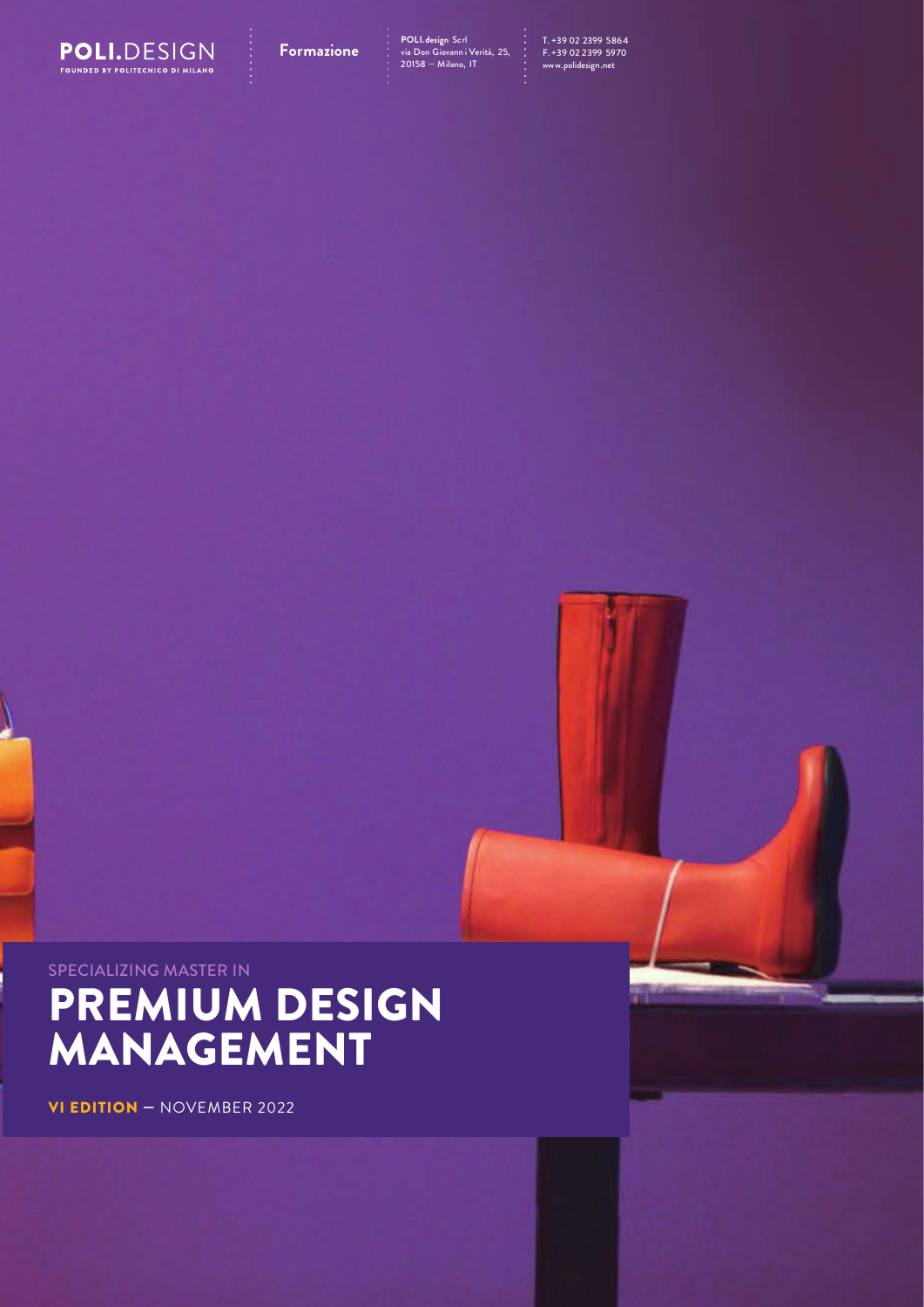#### GENERAL OVERVIEW

— The Specializing Master involves the deepening of issues related to the design of a new kind of marketing and management in the luxury sector, with the involvement of transversal disciplines and according to themes and strategies belonging to the two fields of Design and Economic Management. The market of luxury goods and services, in particular, with its recent trend of commercialization of experiences, rather than just products, offers a unique meeting ground between the theoretical and practical areas related to the design, and the analyzes and

studies related to the world of marketing and business management.

Teaching is provided in collaboration with 24ORE Business School.

## TRAINING OBJECTIVES

— Aim of the Specializing Master is to train key figures able to mediate instances of management and corporate marketing with the needs of products, spaces and services characterized by high or very high quality of design.

#### DIDACTIC PLAN

— The course is structured by thematic areas, each of which is managed by a faculty made up of professors from the Politecnico di Milano, experts from businesses and studios and other universities. During the Specializing Master is provided a internship.

Verification tests and a final exam are scheduled. The final exam consists in the presentation and discussion of an essay realized during the Specializing Master.

## DIDACTIC MODULES

The program is divided into the following teaching and teaching activities divided into four units:

#### • WARM UP

—

The warm-up module will introduce students to the culture of Design, proposing a synthesis of the current scenarios and the reference context, providing the basic tools for understanding and studying the history of Design and Fashion and to support them in their interpretation of the latest trends.

#### • UNIT 1 – THE PILLARS OF DESIGN

The first unit will analyze the main case studies of the best contemporary design for the luxury sector. The most recent theories underlying the contemporary developments of the Design and Fashion system in Europe will also be analyzed, with practical examples of the main innovations of the discipline.

• UNIT 2 – PRODUCT AND BRAND DESIGN The second module will investigate not only the most important and iconic products of contemporary luxury, but also the contribution offered by design during the planning or redesign of a brand itself.

• UNIT 3 – COMMUNICATION VALUES Communication is today undoubtedly one of the main areas of interest of Design: the object of this study will therefore not only be a coordinated image, not only communication through new digital channels and creativity at the service of online marketing, but also the basic tools for a sociology of consumption and for the development of a small autonomous project in the field of communication for luxury under the supervision of the teachers of the Politecnico.

• UNIT 4 – RETAIL AND BRAND EXPERIENCE The last unit will be entirely dedicated to the potential offered by design in the commercial and experiential

## **25 students**

**1500 hours**

**13 months** **€12.500 cost**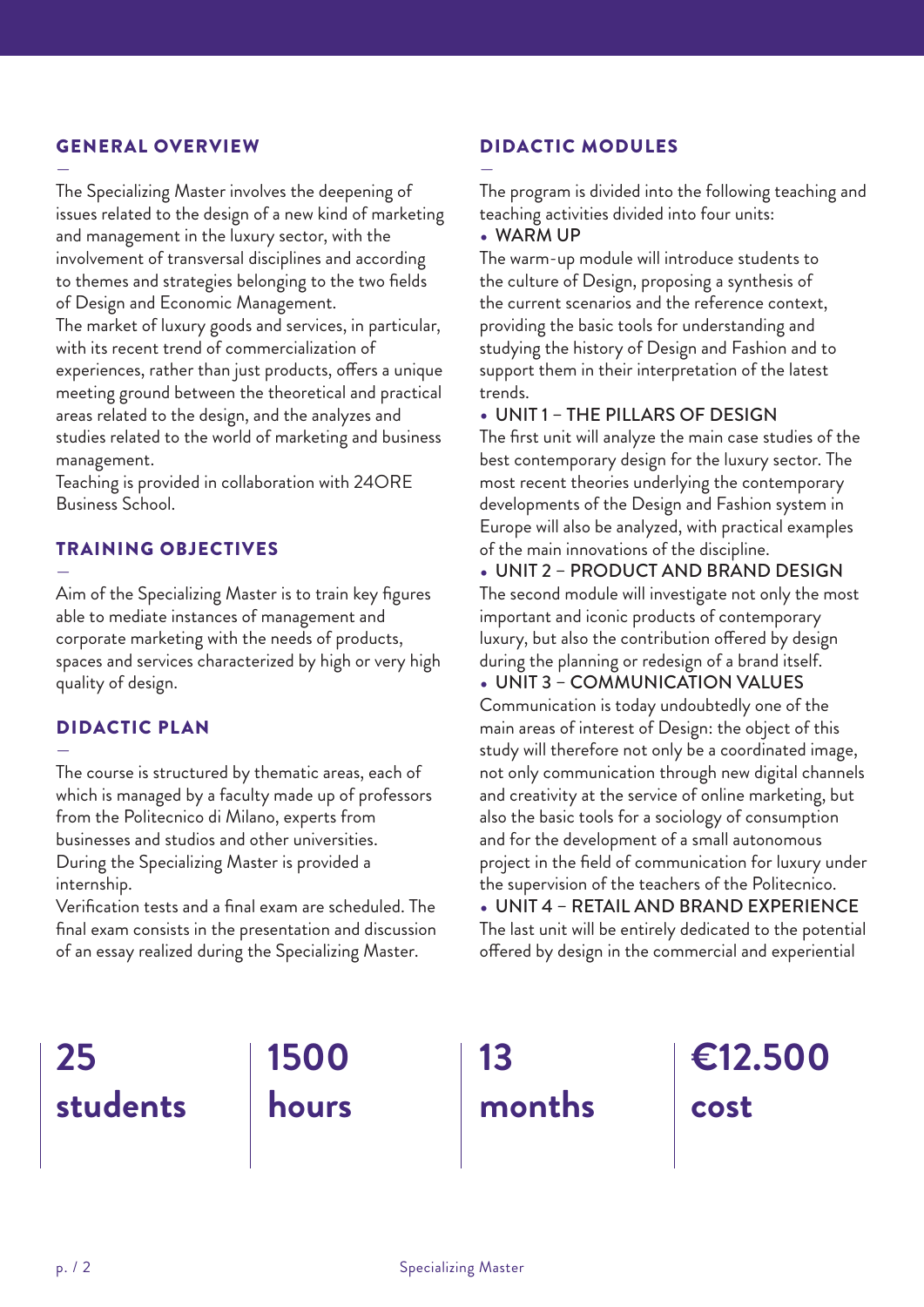sectors for the luxury segment, with attention also to new forms of luxury, now expressed through new products and services for new consumers. In addition to the theoretical introduction to the themes of buying, visual merchandising and events, students will also be offered practical activities with targeted visits and design modules, to facilitate a better understanding of the development dynamics of creative processes and allow students a view behind the fifth.

The Master also includes 100 specific hours dedicated to the "Luxury Management" area, which will explore the themes of luxury marketing, CRM, licensing and pricing (in collaboration with 24Ore Business School), without neglecting the sociological and brand image aspects.

#### TITLE RELEASED

— Upon completion, students earn a Politecnico di Milano first-level Specializing Master in "PREMIUM DESIGN MANAGEMENT".

The Specializing Master grants 60 CFU, equivalent to 60 ECTS.

## EMPLOYMENT OPPORTUNITIES

— Employment opportunities are mainly in the luxury sector which has multiple areas not affected by any crisis, in addition to opportunities in the area of services and of planning and management of events and exhibitions. There are also prospects in the areas of design and strategic marketing.

#### REQUIREMENTS

—

The Specializing Master is open to candidates who have a Bachelor or a Master of Science in Economy, Engineering Management, Architecture, Industrial Design (or equivalent qualifications under the law), or in other disciplines where the Master course is complementary to the candidate's previous experiences. The Board reserves the right to select and admit graduates or applicants with a university degree from other universities, on condition that those academic qualifications are compatible with the Specializing Master's subjects and/or applicants with a curriculum vitae that is coherent with the Specialising Master. For foreign applicants, the Master is open to students holding equivalent qualifications.

## DEADLINES

—

To take part to the selection process, the application form must be completed online within the following deadlines:

• for Italian / foreign citizens with a qualification obtained in Italy within October 20, 2022,

• for Extra U.E. citizens within September 20, 2022.

#### PRICE

—

The total cost of the Premium Design Management course, based in Milano, is equal to € 12.500,00 VAT-FREE ART. 10 DPR 633/72.

The cost is divided into:

- Contribution for enrolment in the Politecnico di Milano € 500,00 per student,
- Specializing Master tuition fees € 12.000,00 per student.

## FACULTY

| <b>Scientific Director</b>  | Matteo O. Ingaramo           |
|-----------------------------|------------------------------|
| <b>Technical Director</b>   | Arturo Dell'Acqua Bellavitis |
| <b>Didactic Coordinator</b> | Lorenzo Morganti             |